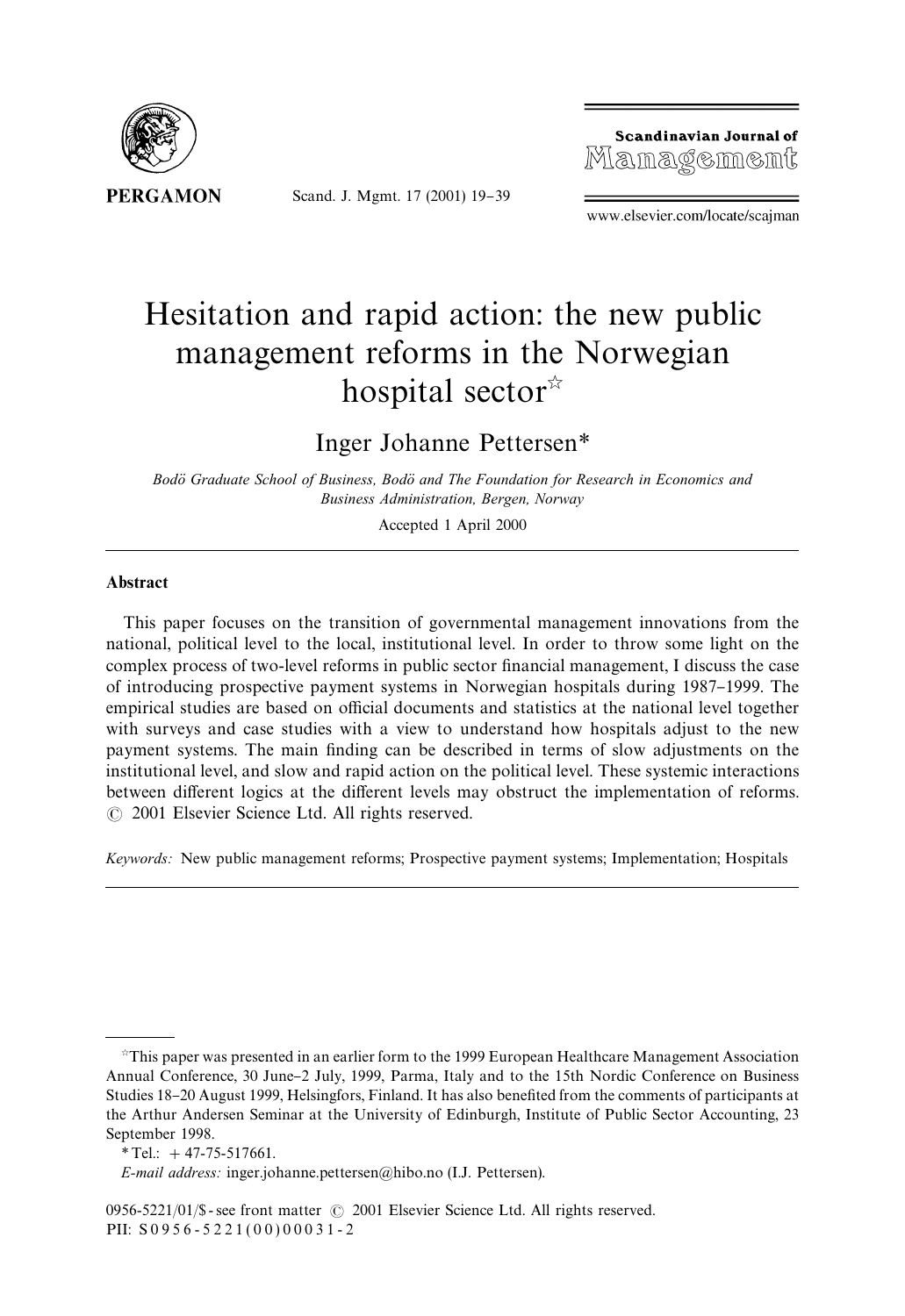### 1. Introduction

The last 10 years have witnessed an international trend to impose new and more market-orientated management systems in the public sector. The aim of this paper is to deal with the transition of a governmental management innovation from the national, political level to implementation at the local, institutional level. The hospital sector is one of the main areas where such reforms have been introduced as part of a search for greater efficiency in service production. The case of introducing prospective payment systems (PPS) in Norwegian hospitals in the period 1987–1999 is discussed, and the main focus is on the two levels of implementation, since reforms of this kind are created in interaction between the government and the institutional levels.

PPS as a management technique is associated with the term new public financial management (NPFM), a global reform movement that introduces accounting-based techniques such as cost-improvement programmes, performance indicators, "nancial management information systems, financial targets, delegated budgets, resource allocation rules and different methods for per-case payment into the public sector (Hood, 1995). The NPFM reforms have been criticised for adopting too narrow and deterministic an implementation perspective (Lapsley, 1996). It has been argued that this may be one reason why the evidence in favour of accountable management ideas and new public management reforms is not very convincing (Hopwood, 1984; Olson, Guthrie, & Huphrey, 1998). This literature questions the neo-classical belief in the mechanistic techniques of management that are supposed to make public organisations more efficient.

Because of the interplay between politics and administration, reform processes such as those associated with NPFM are not characterised by simple adjustments to current international administrative doctrines. The reform concepts are filtered, interpreted and modified on their journey from political decisions to administrative implementation. This complex process can be illuminated by the changes in the payment system of the Norwegian hospitals that have been planned over the last 10}12 years. To understand such change processes, which are generated on a political level and implemented locally, it is necessary to study both the central, governmental activities and the local initiatives.

Consequently, the theoretical platform of this study is an assumption that accounting practices should not be studied as an organisational practice isolated from the wider social and institutional context in which it exists (Hopwood  $\&$  Miller, 1994; Roberts & Scapens, 1985). In analysing the empirical data a framework is therefore used which identifies a set of contextual and behavioural variables to help us to understand the reform processes. The transformation process between countries (Czarniawska & Sevon, 1996) will not be discussed here. Consequently, this paper does not address the question of the cultural or norm dimensions within a country, or its specific historical frameworks.

The paper is organised as follows. First the broad theoretical framework is presented. The empirical data is then discussed, as applying to the national and the hospital levels of reform efforts. The last part of the paper offers a brief analysis of the empirical findings.